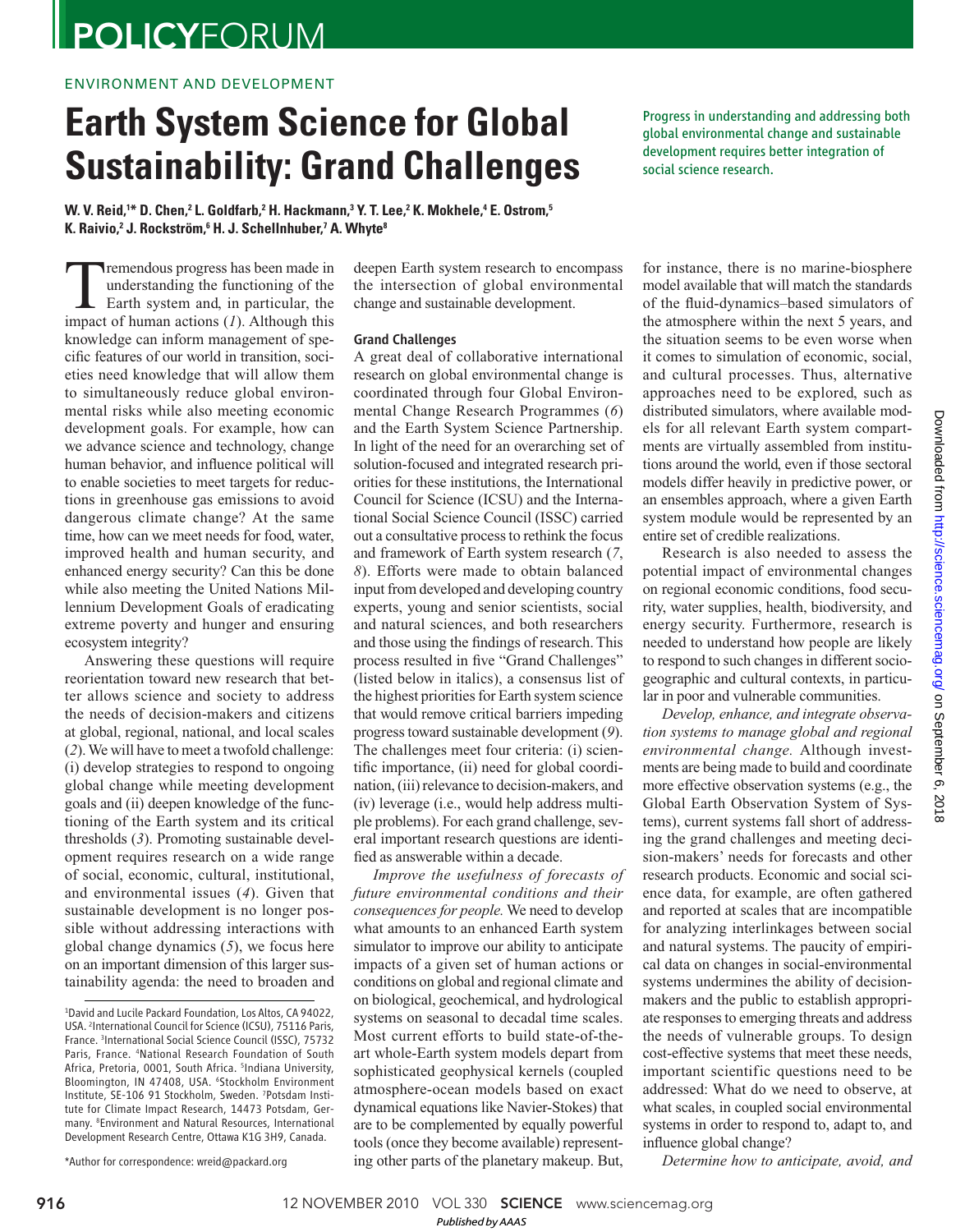*manage disruptive global environmental change.* Human interference will likely trigger highly nonlinear changes in the global environment that will tend to alter the very character of the life-support system in question and be largely irreversible on human time scales. In turn, disruptive changes in social systems can result from such events, as well as from more gradual environmental changes. For example, a relatively gradual decline in annual precipitation or soil fertility could lead to an abrupt change in the social system as residents abandon unproductive lands and become environmental refugees. Social and economic policies and institutions are rarely designed for abrupt nonlinear social and environmental change. Understanding the underlying nonlinear dynamics will require integration of environmental and complexity sciences, two fields that have developed largely separately. To confine global change to tolerable ranges, having a low risk of dangerous thresholds or "tipping points," we will have to identify and track system conditions with respect to key planetary boundaries (e.g., critical levels of ocean acidification) (10). To confine the impacts of unavoidable excursions of the system into dangerous ranges, we will have to enhance resilience to change. Such research may explore whether there are also "positive" social tipping points, that is, pioneering action that can tip economic or social dynamics into sustainable regimes.

*Determine institutional, economic, and behavioral changes to enable effective steps toward global sustainability.* Global change exposes gaps in social institutions for managing emerging problems. Modern systems of governance are much more effective in addressing national and local problems over time scales of years to decades than in addressing global problems that will affect future generations more strongly than current generations. Addressing problems of global change will require a step change in research on fundamental questions of governance, economic systems, and the assumptions, beliefs, and values underlying human behavior. This must involve close integration of social and biophysical sciences. We must understand how more effective environmental governance can be established at a time of weakening confidence in traditional forms of governance. It is insufficient to identify necessary reforms in policies and institutions; research must explore how to catalyze adoption of those reforms.

*Encourage innovation (and mechanisms for evaluation) in technological, policy, and social responses to achieve global sustainability.* We need to improve our understand-

ing about how to strengthen incentives for technology, policy, and institutional innovation to respond to global environmental change. For example, there is need for transformative changes in the world's energy system, including efforts at an international level (e.g., establishing a global cap-and-trade system or a global tax on carbon). Insights into how best to attain such international policies can be drawn from innovations at local and regional levels, which are important laboratories for assessing how diverse carbon policies affect economic and social development at multiple scales. Just as countries seek to harmonize public sector research, economic incentives for emerging industries, and public policies to stimulate growth of new competitive industries, a mix of incentives will be needed to generate ideas and technologies to address global change in the context of sustainable development. In particular, we need focused efforts, coupled with careful assessment, on such issues as the potentials and risks of geoengineering strategies (including exploration of local to global institutional arrangements needed to oversee them) and options to meet competing demands for scarce land and water over the next half-century.

### A Call to Action

These grand challenges provide an overarching research framework to mobilize the international scientific community around a focused decade of research to support sustainable development in the context of global environmental change. This will require new research capacity, including efforts to attract young scientists, particularly in developing countries. Research dominated by the natural sciences must transition toward research involving the full range of sciences and humanities. A more balanced mix of disciplinary and interdisciplinary research is needed that actively involves stakeholders and decision-makers.

These needs will be challenging to address. There is no simple mechanism to fund "global" research. And because research at the intersection of Earth system science and sustainable development has not attracted great attention from either natural or social scientists, it will take time to build this research community. The disciplinary-dominated structure of academia runs counter to the need to address interdisciplinary aspects of these grand challenges.

But, building on ongoing efforts to promote the broader field of "sustainability science," there is a growing effort by Earth system science researchers and research funders to overcome these barriers  $(11-13)$ . For

example, discussions are now under way with the Belmont Forum  $(13)$ , a group of leading global-change funding agencies, to design an overarching approach that would (i) coordinate and focus international scientific research to address the grand challenges; (ii) deliver at global and regional scales the knowledge that societies need to effectively respond to global environmental change while meeting economic and social goals; and (iii) engage a new generation of researchers in the social, economic, natural, health, and engineering sciences in the necessary research. An innovative international partnership between researchers, operational agencies, research funders, and users is fundamental to this approach. Ultimately, a coordinated international funding approach is needed to ensure strategic codesign and implementation of the research.

Roughly 30 years ago, establishment of the first global environmental change research programs represented a revolutionary response by the scientific community to coordinate research across countries and continents to understand the functioning of the Earth system. In a similar spirit, we call on the scientific community to continue improving our understanding of the Earth system and human impacts, but also to deliver knowledge that will enable human development in a world facing rapid global change.

#### References and Notes

- 1. H. J. Schellnhuber, D. Sahagian, *Global Change Newsl.* 49, 20 (2002).
- 2. W. C. Clark, H. J. Schellnhuber, P. J. Crutzen, in *Earth System Analysis for Sustainability*, H. J. Schellnhuber *et al.*, Eds. (MIT Press, Cambridge, MA, 2004), pp. 1–28.
- 3. The Earth system is the physical, chemical, biological, and social components, processes, and interactions that together determine the state and dynamics of Earth, including its biota and human occupants.
- 4. R. W. Kates *et al*., *Science* 292, 641 (2001).
- 5. B. Walker *et al*., *Science* 325, 1345 (2009).
- 6. These are the World Climate Research Programme, International Geosphere-Biosphere Programme, International Human Dimensions Programme on Global Environmental Change, and DIVERSITAS.
- 7. W. V. Reid, C. Bréchignac, Y. T. Lee, *Science* 325, 245 (2009).
- 8. For process details, see www.icsu-visioning.org/ the-visioning-process.
- 9. For challenge details, see www.icsu-visioning.org.
- 10. J. Rockström *et al*., *Nature* 461, 472 (2009).
- 11. B. L. Turner, 2nd *et al*., *Proc. Natl. Acad. Sci. U.S.A.* 100, 8074 (2003).
- 12. E. Ostrom, *Science* 325, 419 (2009).
- 13. ICSU analyzed global change research capacity needs on behalf of research donors; www.icsu.org/2\_resourcecentre/ICSU\_Belmont\_report.
- 14. H.H., K.M., E.O., K.R., W.V.R., J.R., H.J.S., and A.W. were appointed by ICSU to guide the visioning process. We thank the more than 1000 individuals from 85 countries who contributed to the initial online consultation, participants in the September 2009 research priorities workshop, and the more than 200 individuals and 46 institutions that reviewed the draft of the grand challenges report.

10.1126/science.1196263